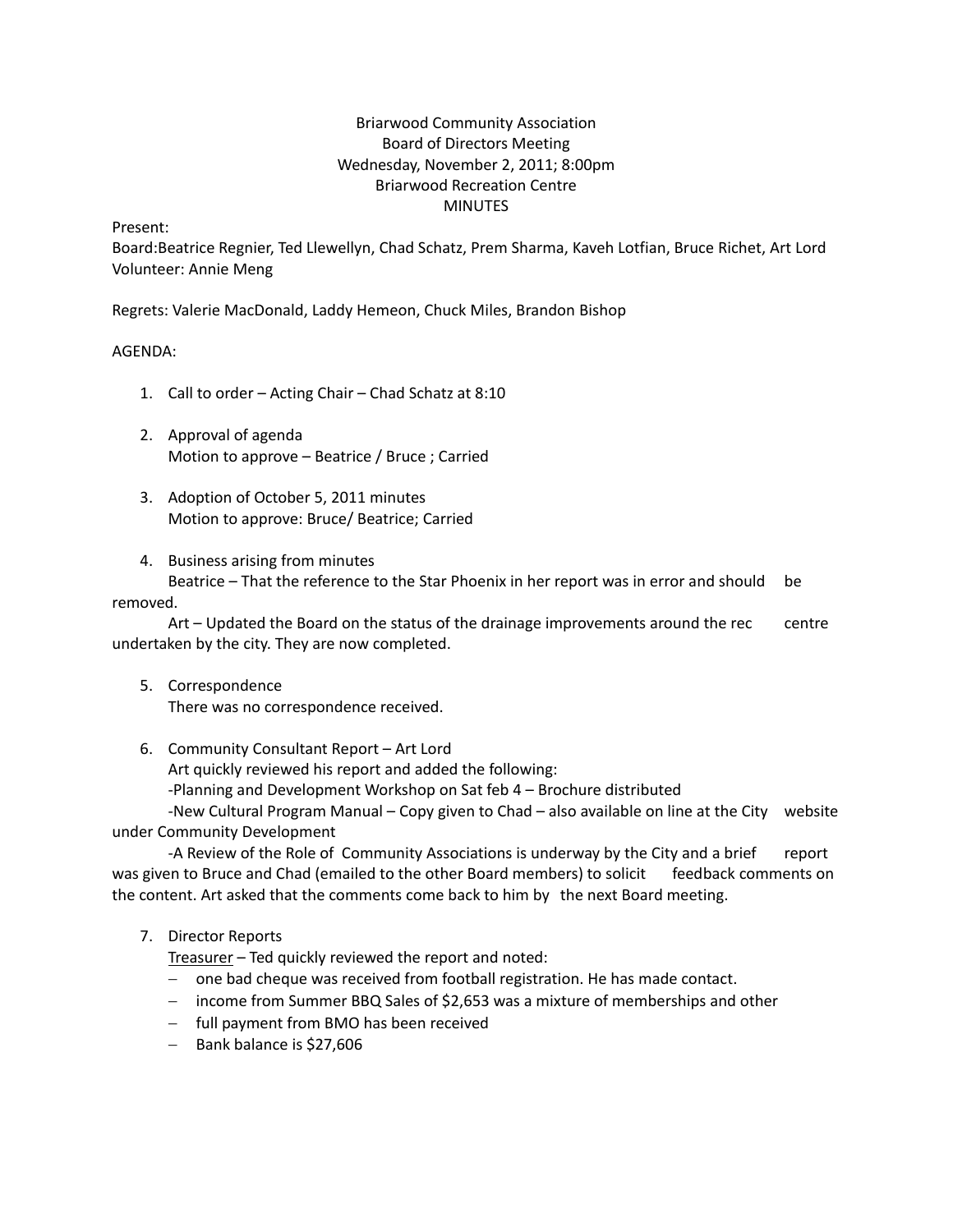Team Sports – Report received

 ‐Discussion around the situation outlined by Laddy with regards to the school facility use conflict with Lakeridge CA. The Board took exception to the comments that **BCA should use it's** own Gym and facilities and that we should not be using the Lakeridge Gym for community activities. After thoughts were shared the following was concluded:

- Better communications and coordination is required with the neighboring CAs where BCA looks for facility bookings.
- In future BCA needs to coordinate facility use by spreading it's activities around to multiple schools so as to not cause major disruption with other CAs planning
- Neighboring CAs and the City should be made aware of the difficulty being experienced with the sports coordination by BCA as a "School Disadvantaged" CA.
- That BCA look at structuring a proposal to the City around a subsidized use of the Lakewood Leisure Centre since it is a "School Disadvantaged" CA. Consider at next BCA Strategic Planning Session.
- No response to Lakeridge CA is required.

Civics – Bruce highlighted the following:

- − rec centre signage reviewed and should be installed on Nov 7/8 weather depending
- − bulletin board under construction and expect installation in next two weeks.

Recreation Centre & Indoor Programming – Chad briefly reviewed and noted: ‐has placed an ad on Kijiji looking for instructors

Membership – Report Received

- 8. Old Business
	- a. Bulletin board and signage

‐Bruce updated the Board on the status

b. Signs in Briarwood

‐no comment

c. Website

Annie Meng tabled a report on the BCA Website Update

 ‐ discussion concluded with a request of Art to send out a list of other CA websites for BCA to review and compare it's needs to. After such review, some suggestions will be made on the structure of the new BCA website and how such is

- to be undertaken.
- d. Newsletter writing and delivery

 ‐question about the contact made with the Boy Scouts on delivery of the BCA newsletter as a fundraising activity. Laddy to inquire for next meeting.